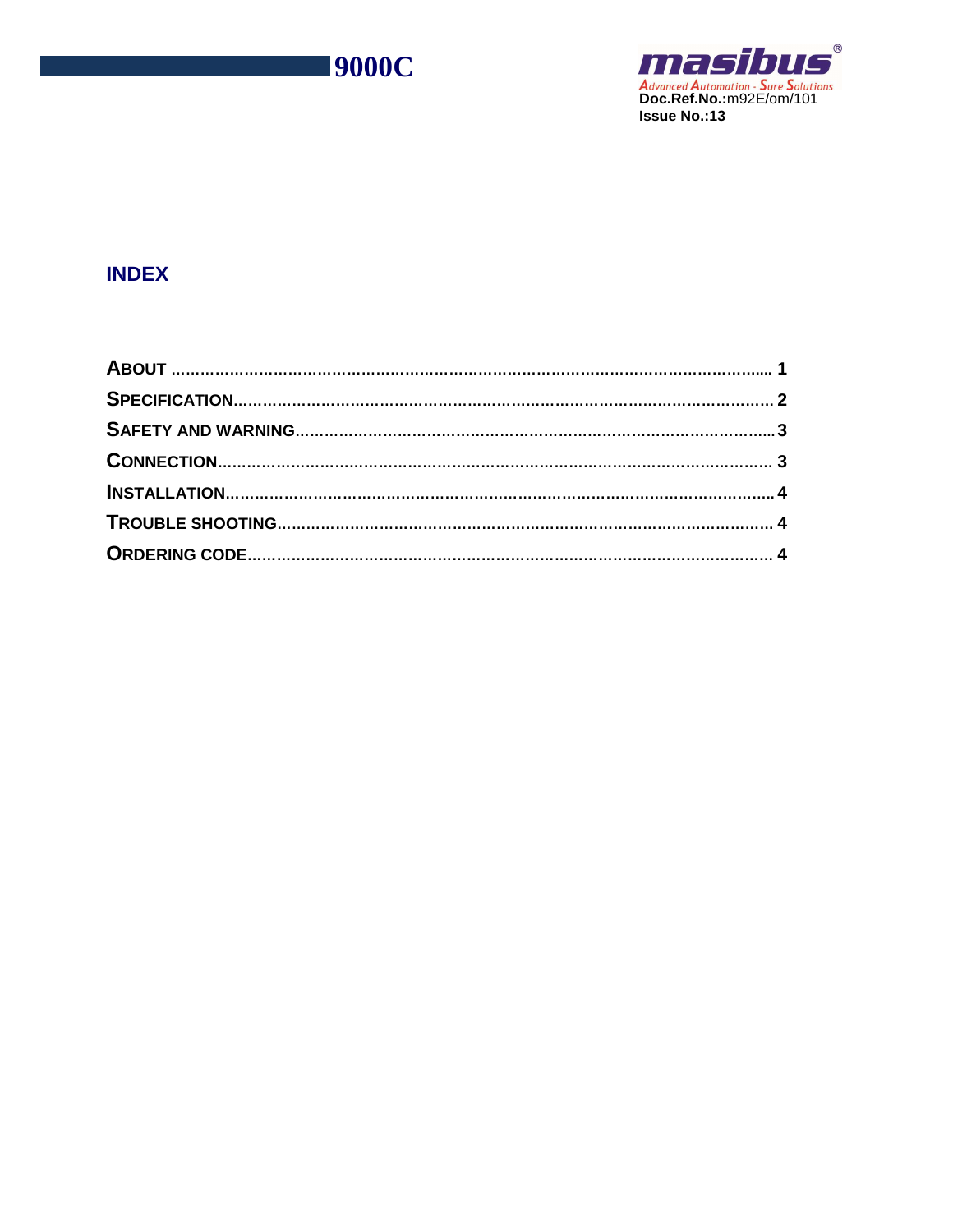**9000C**



# **ABOUT**

 $\overline{a}$ 

# **ISOLATED CONVERTER 9000C SERIES**

- 9000C Series are compact yet rugged 4 and 2 wire Signal isolators designed for conditioning and safe guarding custom-built wide range of voltage and current field signals. Field Signal is then isolated and converted to standard instrumentation signals, acceptable to commercially off the shelf (COTS) automation products.
- Equipped with Advanced Extended Power Supply Range of 20V to 265V AC or DC. (Aux Powered Model)
- 9000C model is further enhanced with Switch selectable I/O configuration for I/O ranges i.e. 0/4-20mA, 0/1-5V and 0-10V. This feature allows user to have freedom to change 0/4-20mA, 0/1-5V and 0-10V I/O types only, using switch available on side of device and with minor tuning using front accessible trim-pots, depending upon field requirements.
- 9000C (Aux Powered Model) is equipped with Built in transmitter power supply (TPS) that can drive filed transmitters in case of 4- 20mA DC input signal.
- 9000C Series isolators act as signal distributor when used with more number of outputs.
- 9000C Offers excellent accuracy and stability delivering reliable operation in hostile environments with full 3 port isolation between input, output and power supply.
- 9000C Series are flexible for DIN rail mounting and easily installable. Its compact design consumes less space and hence reduces cost of overall installation.
- With 9000C 'L' Loop Powered Version, overall wiring can be reduced availing same performance and overall power consumption can be reduced.
- 9000C with HART Pass through (Aux Powered Model) is dedicated Signal Isolator, for 2-wire HART Programmable devices, with HART Pass capability and all enhanced features of 9000C Series and can provide an additional Output of Current for Non HART compatible devices.

# **FEATURES**

- Slimmest in its class:12.5mm Single output and 17.5mm Dual output
- Available in Aux Powered (AP) and Loop Powered (LP) options
- Extended Universal Power Supply Range: 20V to 265V DC or AC Capable to provide Safe and Sufficient Power For Field Transmitter (Aux Powered Model)
- Switch Selectable Input/Output. User can change I/O as per their requirement. (Aux Powered Model)
- Rugged & accurate 4 wire and 2 wire isolator
- Up to 2 outputs with Short Circuit Protection (Aux Powered Model)
- Wide zero & span adjustment limits
- 1.5KV AC Isolation between I/P, O/P and Supply
- High CMRR and NMRR
- High output Load Driving Capability



• **Slim DIN rail enclosure**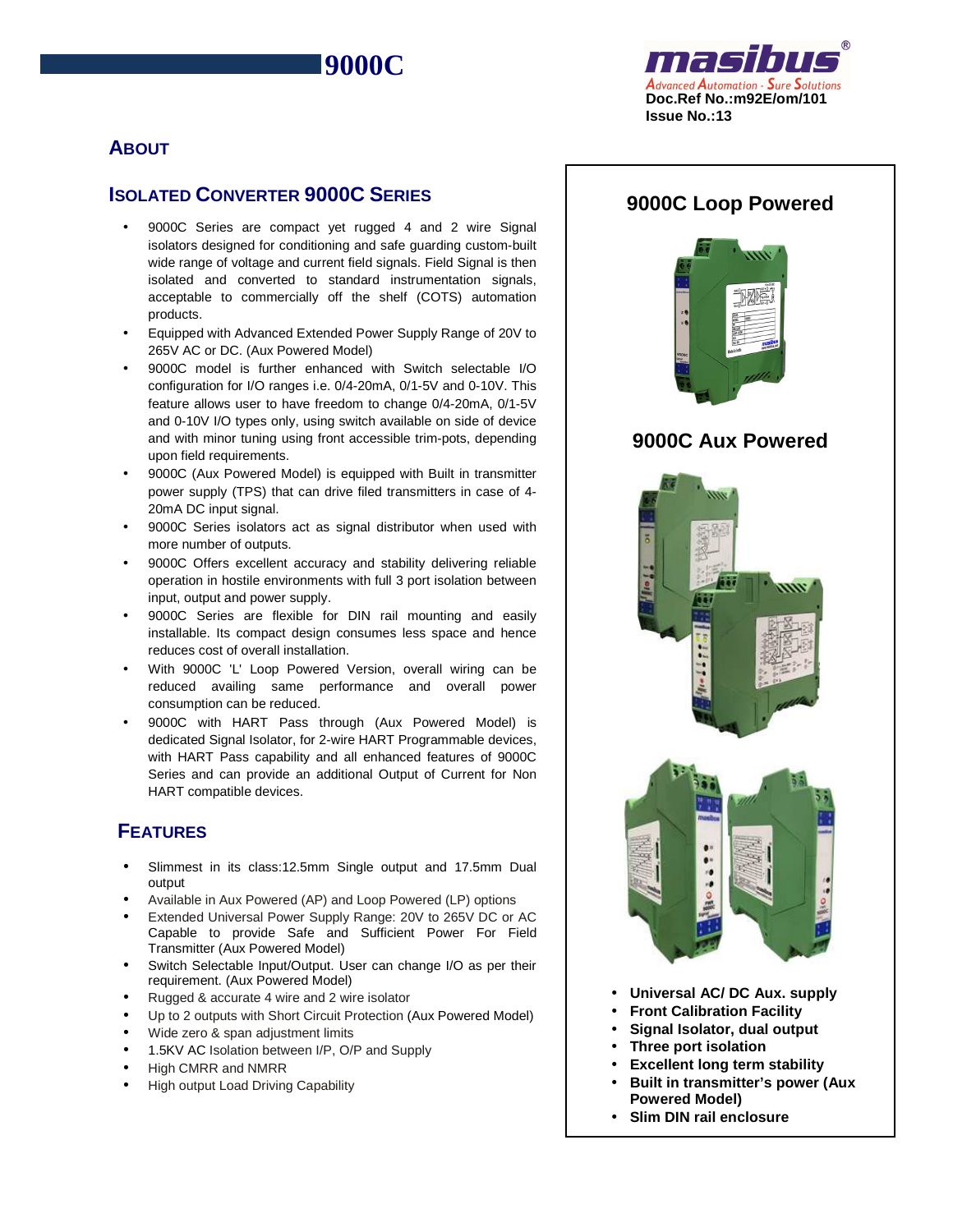

 $\overline{a}$ 



| <b>SPECIFICATION</b>            |                                                                                                                                                                                  |  |  |  |  |  |  |
|---------------------------------|----------------------------------------------------------------------------------------------------------------------------------------------------------------------------------|--|--|--|--|--|--|
| Input                           |                                                                                                                                                                                  |  |  |  |  |  |  |
| Input Type                      | Voltage/ Current                                                                                                                                                                 |  |  |  |  |  |  |
| Input Range                     | 'L' Version: 4-20mA<br>'S' Version: 4-20mA (Standard)<br>'M' Version: 0/4 to 20mA, 0/1 to 5V, 0 to 10V<br>(DIP switch selection)<br>'H' Version: 4-20mA, HART Pass               |  |  |  |  |  |  |
| Input Impedance                 |                                                                                                                                                                                  |  |  |  |  |  |  |
| Current I/P                     | ≤100 Ω (Loop Powered)<br>≤10 Ω (Aux Powered)                                                                                                                                     |  |  |  |  |  |  |
| Voltage I/P                     | ≥1 MΩ                                                                                                                                                                            |  |  |  |  |  |  |
| <b>Output</b>                   |                                                                                                                                                                                  |  |  |  |  |  |  |
| Output Type                     | Voltage/Current<br>'L" Version: 4-20mA                                                                                                                                           |  |  |  |  |  |  |
| Loop Powered                    |                                                                                                                                                                                  |  |  |  |  |  |  |
| Aux Powered                     | 'S" Version: 4-20mA (Standard)<br>'M" Version: 0/4 to 20mA, 0/1 to 5V, 0 to 10V<br>(DIP switch selection)<br>'H' Version: 4-20mA HART Pass on o/p-1,<br>4-20mA Standard on o/p-2 |  |  |  |  |  |  |
| Response Time                   | ≤50 $ms$                                                                                                                                                                         |  |  |  |  |  |  |
| Accuracy                        | $\pm 0.1\%$ of FS                                                                                                                                                                |  |  |  |  |  |  |
| Output Load (Loop Powered)      | RLoad = $[(Loop Supply Voltage - 10)/0.021]\Omega$                                                                                                                               |  |  |  |  |  |  |
| Output Load (Aux Powered)       | mA: Load Voltage ≤ 15V<br>(e.g. for 4-20mA: 15V/20mA ≤ 750Ω)<br>V: Load Current ≤ 5 mA<br>(e.g. for 0-5V: 5V/5mA $\geq$ 1 KQ)<br>For 4 to 20mA (HART Pass): $\leq 600\Omega$     |  |  |  |  |  |  |
| Output Loop status LED          | Green (Aux Powered, "S" version only)                                                                                                                                            |  |  |  |  |  |  |
| <b>TPS Output (Aux Powered)</b> | <b>Transmitter Power Supply 24VDC</b><br>Max current Limit: 26mA Electronic                                                                                                      |  |  |  |  |  |  |
| Power Supply (Loop Powered)     | 10 to 36VDC with reverse polarity protection                                                                                                                                     |  |  |  |  |  |  |
| Power Supply (Aux Powered)      | 20 to 265VDC/AC, 45Hz-65Hz ≤5VA                                                                                                                                                  |  |  |  |  |  |  |
| Power ON status LED             | Red (Aux Powered only)                                                                                                                                                           |  |  |  |  |  |  |
| <b>CMRR</b>                     | >100dB                                                                                                                                                                           |  |  |  |  |  |  |
| <b>NMRR</b>                     | $>70$ d $B$                                                                                                                                                                      |  |  |  |  |  |  |
| <b>Isolation</b>                |                                                                                                                                                                                  |  |  |  |  |  |  |
| Isolation                       | Power to Input / Output, Input to Output,<br>Output to Output- 1.5KV AC for 1 minute                                                                                             |  |  |  |  |  |  |
| <b>Environmental</b>            |                                                                                                                                                                                  |  |  |  |  |  |  |
| Operating temperature           | 0 to $55^{\circ}$ C                                                                                                                                                              |  |  |  |  |  |  |
| Temp. Co-efficient              | ≤100 PPM                                                                                                                                                                         |  |  |  |  |  |  |
| Relative humidity               | 30 to 95% RH (Non-Condensing)                                                                                                                                                    |  |  |  |  |  |  |
| Protection                      | Conformal Coating on PCB                                                                                                                                                         |  |  |  |  |  |  |
| <b>Physical</b>                 |                                                                                                                                                                                  |  |  |  |  |  |  |
| Mounting Type                   | DIN RAIL (35 mm) Mounting                                                                                                                                                        |  |  |  |  |  |  |
| Dimensions                      | 12.5(W)x99.7(H)x114.7(D) mm (for SOP Aux and<br>Loop Powered Model)<br>17.5(W)x99.7(H)x114.7(D) mm (for DOP and<br>HART Pass SOP and DOP Model)                                  |  |  |  |  |  |  |
| Weight                          | 100 gms Approx. For SOP model<br>130 gms Approx. For DOP model                                                                                                                   |  |  |  |  |  |  |
| <b>Enclosure Material</b>       | <b>PA66</b>                                                                                                                                                                      |  |  |  |  |  |  |
| <b>Terminal</b>                 |                                                                                                                                                                                  |  |  |  |  |  |  |
| Terminal type and<br>cable size | Screw type, 2.5mm2                                                                                                                                                               |  |  |  |  |  |  |

# **Dimensions**

**9000C SOP (LOOP POWERED AND AUX POWERED)** 



### **9000C DOP (AUX POWERED) / SOP AND DOP HART PASS (AUX POWERED)**

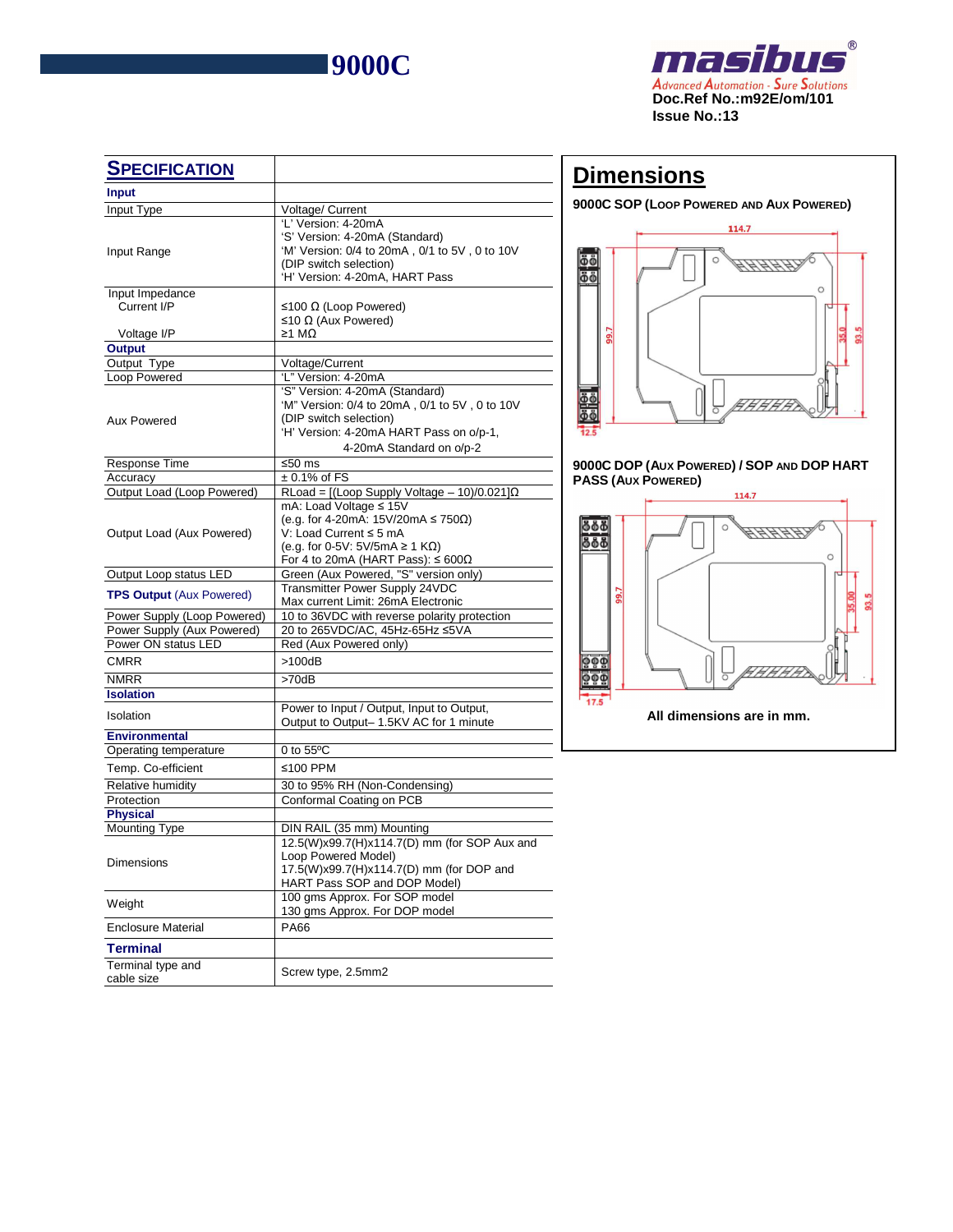



## **SAFETY AND WARNING**

 $\overline{a}$ 

To ensure that the device can be operated safely and All function can be used, please read these instructions Carefully before installing the device.



**Installation and startup** must be carried out by qualified person only. The relevant country-Specific regulations (e.g., VDE, DIN) must also be observed.

Before startup it is particularly important to ensure:

- Terminal wiring: Check that all cables are connected According to the connection diagram.
- The Power supply has been connected correctly
- Protection is provided against electric shock.
- The device can be switched off outside the power Supply according to EN 60950 regulations. (e.g., by the line protection on the primary side)
- All supply lines should have sufficient fuse protection and are of correct size.
- All output cables are of correct size for the maximum device output current or have separate fuse protection.
- Sufficient convection is ensured.
- After installation the terminal area must be covered to provide sufficient protection against unauthorized Access to live parts.
- This is ensured by installing the device in the control Cabinet or distributor box.

# **CONNECTION**

## **Connection details:**

**Block Diagram and connection details of Loop Powered Device** 



### **Block Diagram and connection details of SOP**



**Note: In case of DC supply connect DC (+) to terminal no. 3 and DC (-) to terminal no. 4.** 

### **Block Diagram and connection details of DOP**



**Block Diagram Connection details SOP HART Pass Suitable for 2 wire transmitter only** 



**Block Diagram and connection details of DOP HART Pass Suitable for 2 wire transmitter only** 



**Note: In case of DC supply connect DC (+) to terminal no. 4 and DC (-) to terminal no. 5.** 

### **Switch Selection Table For Different Input /Output 'M' Model SOP/DOP:**